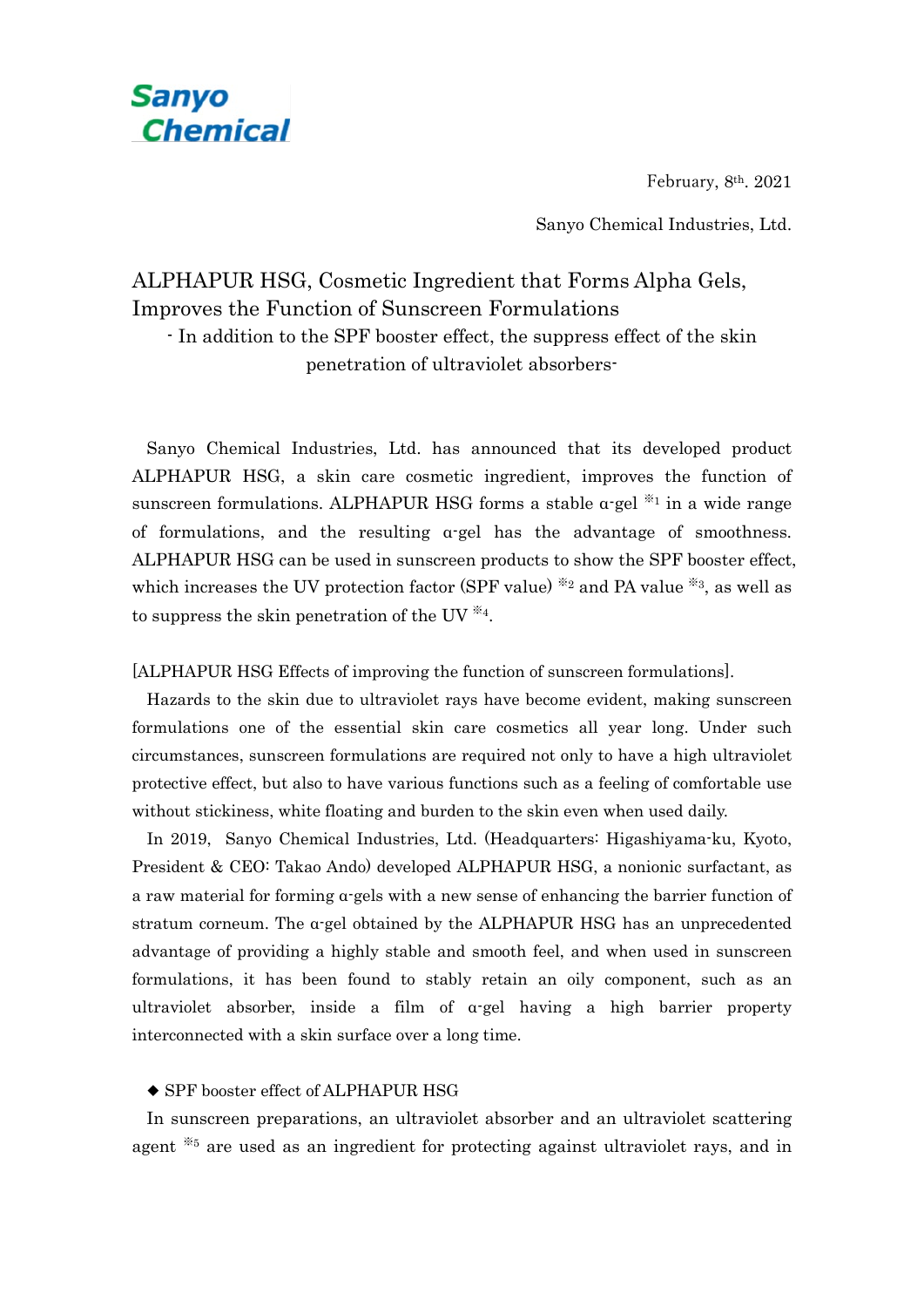# **Sanyo Chemical**

order to enhance the ultraviolet protective effects, the amounts of these ultraviolet protective agents have generally been increased. However, when the amount of ultraviolet protective agents increases, the feeling of use tends to be poor, such as stickiness, white floating, and staining, and it has been difficult to satisfy the both of ultraviolet protective effects and comfortable feeling.

When ALPHAPUR HSG was used as a sunscreen formulation, we found that the UV protection effect could be improved nearly twice as much as that of an conventional surfactant-based emulsified sunscreen formulation. High UV protection can be obtained without increasing the amount of UV protection agent, which makes it possible to achieve good smoothness and a comfortable feeling of use.

◆ Suppresion effect of skin penetration of ultraviolet absorbers by ALPHAPUR HSG. Although UV absorbers have a high UV protection effect, some people may feel a burden on the skin. It was found that sunscreen formulations using ALPHAPUR HSG can suppress the skin penetration of ultraviolet absorbers by about 30% of conventional surfactant-based emulsified sunscreen formulations. The low skin penetration of UV absorbers makes it possible to design sunscreen formulations with less burden on the skin.



Image diagram showing oily components such as ultraviolet absorbers retained in the α-gel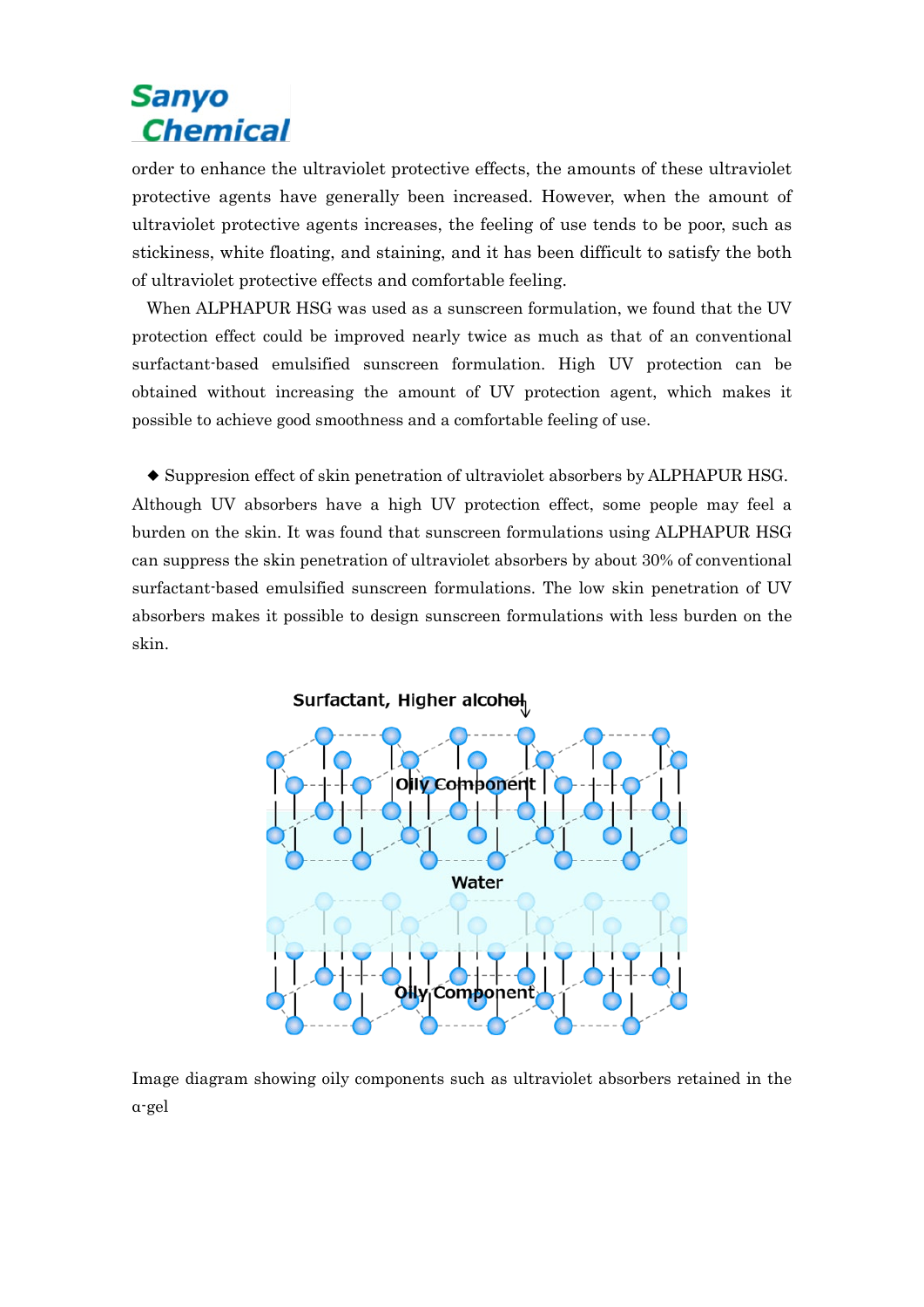## Sanyo **Chemical**

◆Other Effects Expected by the ALPHAPUR HSG

ALPHAPUR HSG can be applied to various value-added formulations because the formulations using ALPHAPUR HSG can be blended with a variety of ingredients due to the stable α-gel.

[Features of α-gel formed by ALPHAPUR HSG].

An α-gel has the self-organized structure composed of surfactant, higher alcohol and water, and its structure is similar to the intercellular lipids. The hydrophilic and hydrophobic parts of its surfactants can contain water and oil, respectively. An α-gel is attracting attention as a raw material for skin care cosmetics because of its unique features such as water retention, barrier function and a rich and creamy feeling of use. On the other hand, α-gel has the problem that its structure, viscosity and dispersion stability change with time, and that it has poor spreadability due to the ordered network structure.

Using ALPHAPUR HSG, a nonionic surfactant developed by us, we can solve the problem of stability and smooth feeling without compromising the features of conventional α-gels.

The features of the ALPHAPUR HSG are summarized below.

- 1. Can be used for any formulation
- 2. Can form  $\alpha$ -gels that has excellent stability with respect to time and temperature
- 3. Can form α-gels that are smooth and have good spreadability
- 4. Creams and emulsions containing α-gel have high moisture retention and barrier properties

We believe that ALPHAPUR HSG, which possesses these advantages, can be used not only as a sunscreen formulation but also as a raw material for skin care cosmetics in a variety of formulations tailored to the needs of customers.

#### [Future plans]

Sunscreen formulations are required not only to have a high UV protection effect but also to have a pleasant feeling of use and reduce the burden on the skin. We believe that the use of ALPHAPUR HSG will enable us to propose an optimal formulation for these needs. We continue to focus on product development in the cosmetics field and propose comprehensive and attractive solutions.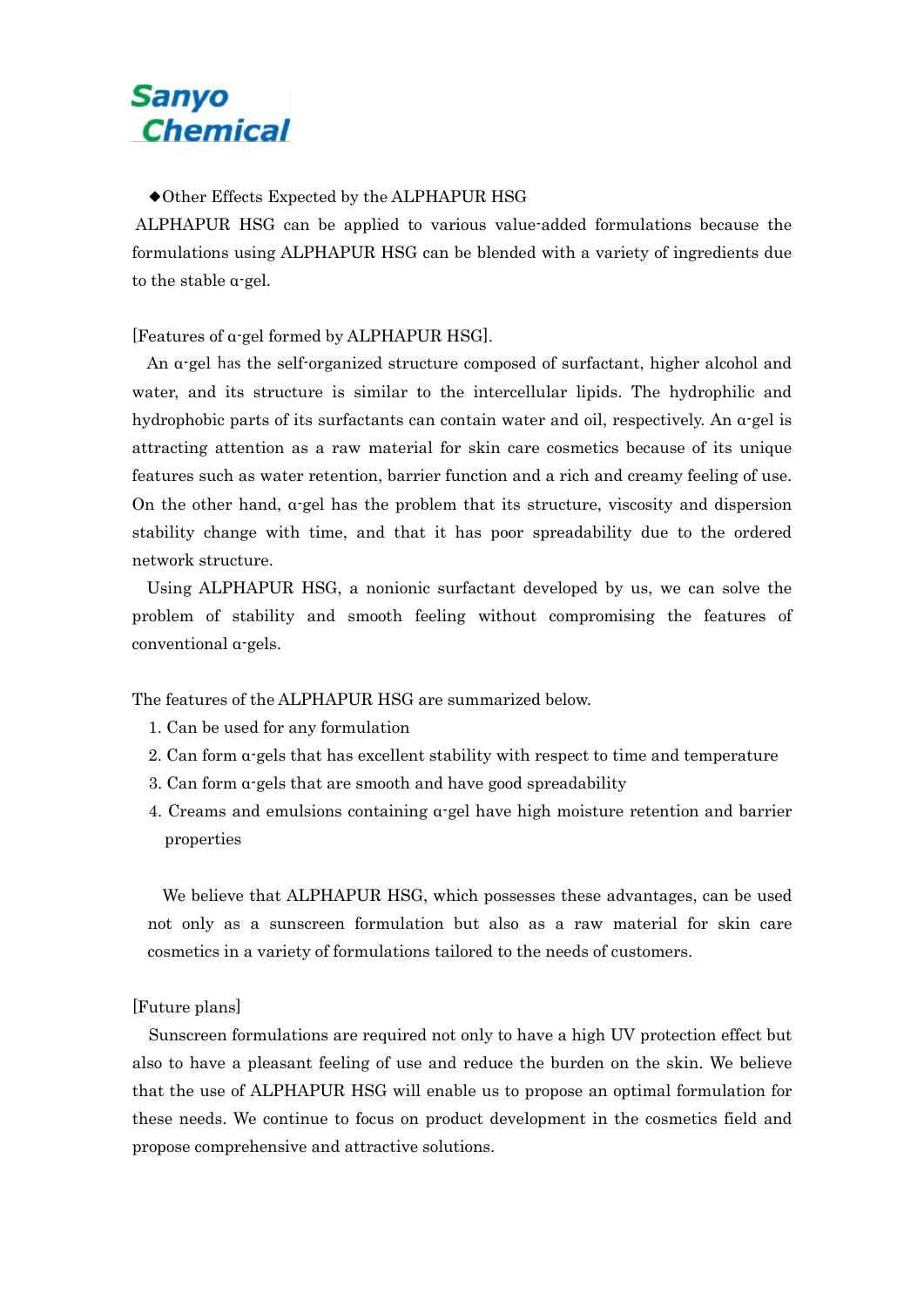## **Sanyo Chemical**

<Cosmetic Ingredient Information> "ALPHAPUR HSG" INCI Name :PPG-2-CETETH-12 Cosmetic Labeling Name: PPG-2 Cetes-12 Compositional Schematic: Polyoxyethylene Polyoxypropylene Cetyl Ether (12E.O.) (2P.O.)

- $\mathcal X$  1 a-gel has been known as one of attractive self-organized structures and its structure is similar to the intercellular lipid of the skin. The hydrophilic and hydrophobic parts of ordered surfactants and higher alcohols contain water and oil, respectively. It has high thickening effect, water retention effect, barrier effect and stabilizing effect of emulsion due to the unique network structure with strong interaction, and the formulation in which  $\alpha$  gel is blended has a unique rich and creamy feeling of use.
- ※ 2 SPF is an abbreviation for "Sun Protection Factor. Values ranging from 1 to 50+ as an effect index to prevent UVB (ultraviolet B-wave), which causes erythema and inflammation in the skin. It represents how long inflammation by UVB can be prevented compared with the case without any coating, and the higher the value represents the higher the protective effect against UVB.
- ※ 3 PA is abbreviation for Protection Grade of UV-A.

PA means the effect of preventing UVA (ultraviolet A wave). UVA reaches the dermis deep in the skin and is thought to cause stains, wrinkles, and sagging. The effect of sunscreen formulations to prevent UVA waves is represented by  $+\rightarrow$ +++, indicating that the higher the number of +, the higher the protective effect against UVA.

- ※4 Ultraviolet absorbers are organic compounds that absorb ultraviolet rays through chemical mechanisms and prevent them from penetrating the skin. It is clear, hard to float white, and has a high UV protection effect.
- ※5 UV scattering agent is an inorganic component that physically reflects and scatters ultraviolet rays. It has the advantage of being less irritating to the skin than ultraviolet absorbers.